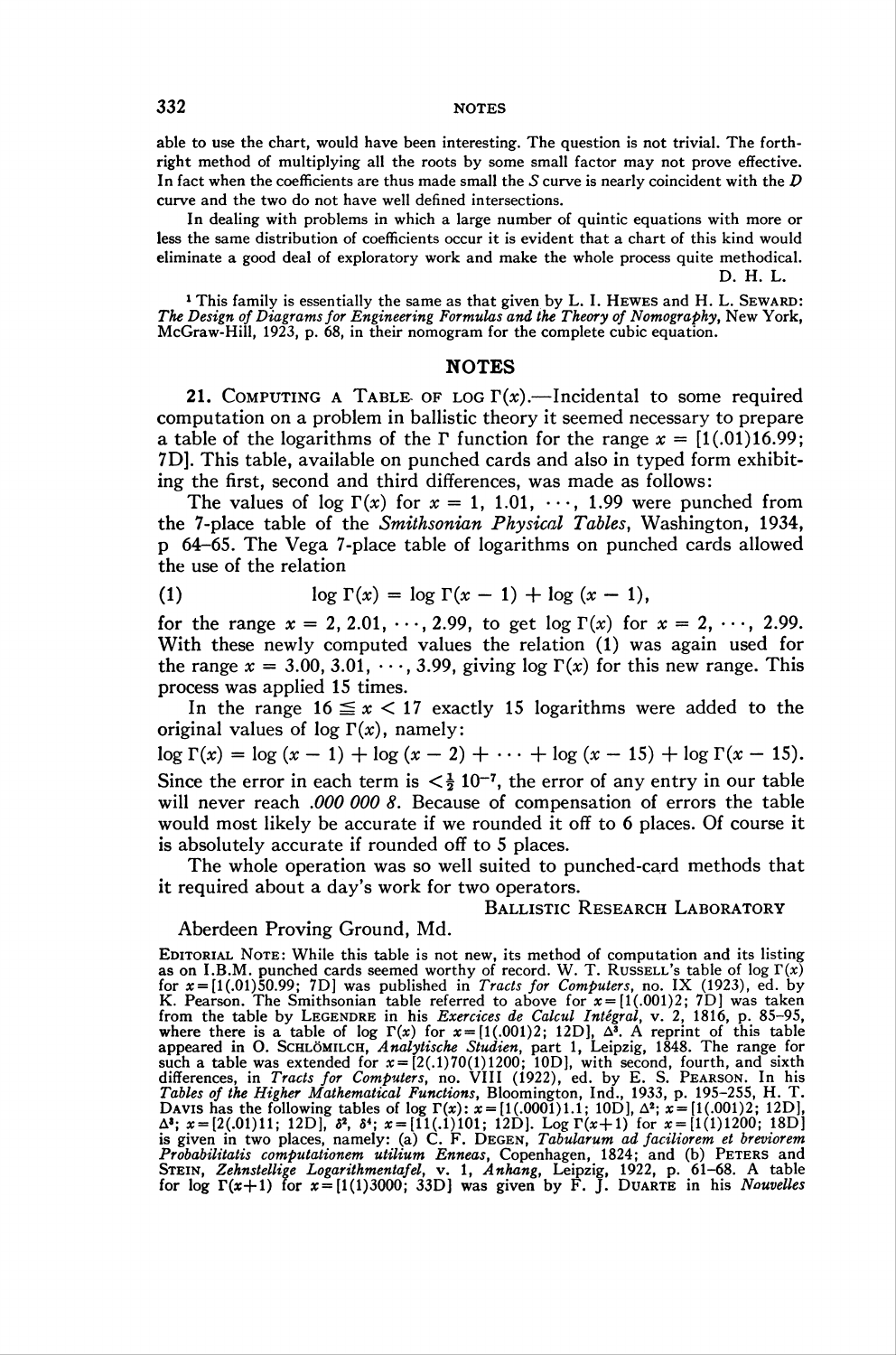notes 333

Tables de Log  $n!$ , Geneva and Paris, 1927. From such tables it is readily checked that there are 17 unit-errors in last figures of the Wrinch table (*MTAC*, p. 138–139). Of errors in Degen, Duarte notes  $(l.c., p. iv)$  that there were 29 cases of end-figure errors of more than a half unit (all doubtless correct in the Peters and Stein edition), and the following two misprints:

 $log 1093! = 2848.446401 417732 51(7)660$  $log 1180! = 3114.2(0)8341583736442917.$ 

For the figures in parentheses 2 and 8 should be respectively substituted.

22. EARLIEST TABLES OF  $S$  AND  $T$ —A quotation from a letter of C.W. MERRIFIELD in MTAC, p. 85, suggested that the first tables of S and T were in John Newton's Trigonometry of 1658, but R.C.A. had not identified them. They occur in the Trigonometria Britanica, in the last section, with its own title page, Canones Logarithmorum pro sinvbvs & Tangentibvs, ad tres primos Quadrantis Gradus, & partes Graduum Millesimas, Londini, Ex Officina Leybourniana, MDCLVIII.

Newton gives what are now called S and T functions, to 8D, for  $0(0^{\circ}.001)3^{\circ}$ . His unit is, then, 0°.001, and the (ten-added) characteristic plus first 3 decimal places are always 6.241, or 6.242 (two columns for tangents), only the 4th to 8th decimals being printed, except at head of column. First differences of S and T are also given, rising to 132 and 264 units approximately of the 8th decimal at  $3^{\circ}$  for S and T respectively. (See the righthand column at each of the 12 openings.) Newton calls our  $S$  and  $T$  "Diff. 1ae.", and the first difference of S and T is in a column headed "2ae.", doubtless an abbreviation for "Diff. 2ae."

ALAN FLETCHER

University of Liverpool

23. A New Result CONCERNING A MERSENNE NUMBER. -- In Scripta Mathematica, v. 3, 1935, p. 112–119, there is an article by R. C. ARCHIBALD on "Mersenne's numbers,"  $M_p = 2^p - 1$ , (p prime). This article tabulates all results known in 1935 (except one) for these numbers  $p = 2$  to  $p = 257$ . Archibald has pointed out that the one result he had overlooked was that announced by Powers in London Math. So., Proc, v. 12, Mar. 13, 1913, p. iii, that  $2^{257} - 1$  has no factor < 10,017,000. Until recently it was not known whether 6 of the 55 Mersenne numbers were prime or composite. On August 11, 1944, I completed the proof that the smallest of these 6 numbers,  $M_{157}$ , is composite. Details concerning my computations are about to appear in Nat. Acad. Sci., Proc. Our present knowledge of the  $M_p$  is tabulated below.

|                                                    | Character of $M_p$                                           |  |  |  |  |
|----------------------------------------------------|--------------------------------------------------------------|--|--|--|--|
| 2, 3, 5, 7, 13, 17, 19, 31, 61, 89, 107, 127       | Prime                                                        |  |  |  |  |
| 11, 23, 29, 37, 41, 43, 47, 53, 59, 67, 71, 73, 79 | Completely factored                                          |  |  |  |  |
| 113, 151, 179, 223, 233, 239, 251                  | Incompletely factored but two or more prime<br>factors known |  |  |  |  |
| 83, 97, 131, 163, 173, 181, 191, 197, 211          | Only one prime factor known                                  |  |  |  |  |
| 101, 103, 109, 137, 139, 149, 157, 241, 257        | Composite but no prime factor known                          |  |  |  |  |
| 167, 193, 199, 227, 229                            | Character unknown                                            |  |  |  |  |

12 Hawthorne Ave., Hamden 14, Conn.

H. S. Uhler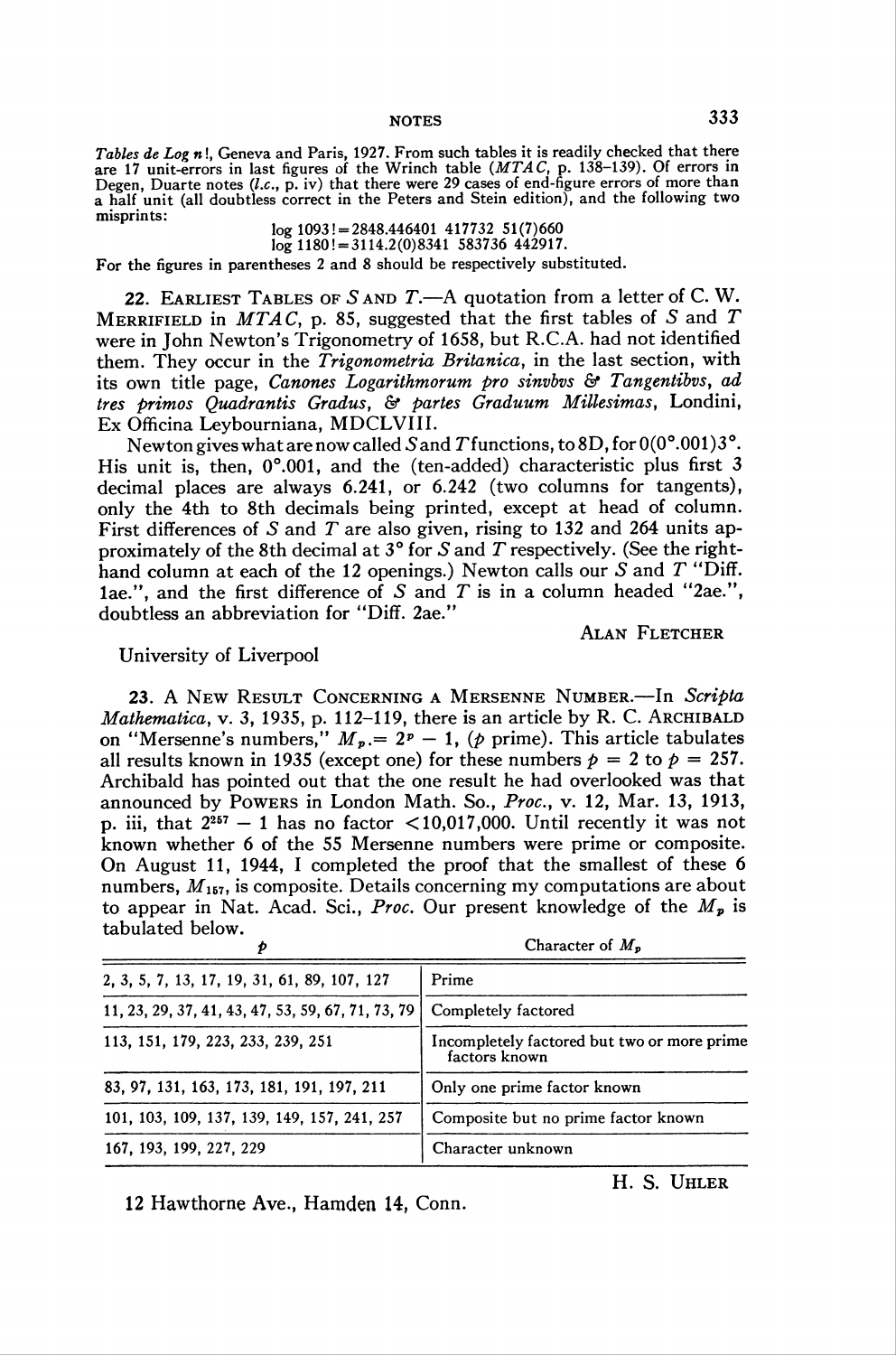24. Optimum-Interval Punched-Card Tables.—The article of this title by HERGET & CLEMENCE,  $MTAC$ , p. 173-176, raises a point of some interest, namely, that in making a table that is to be interpolable linearly, it is permissible to modify the function itself if the values are to be entered on punched cards. It has for some time been realized that suitably modified second or higher differences considerably reduce labour in the application of Bessel's or Everett's interpolation formulae, and modified differences, particularly modified second differences, are now well established.<sup>1</sup> For a printed table, however, even though designed to be interpolable, it seems never to have been questioned that function values must not be altered, and rightly, since many users need only tabular values. With a punchedcard table, however, where interpolation by mechanical means is the rule, the precise values used are unseen and only the interpolated result is relevant, so that modification of the function values may well be convenient.

Herget & Clemence have, however, failed to make full use of this principle. In their illustration, a table of  $1/x$ , they have aimed at a linear table by choosing an interval so that  $\Delta'' \leq 4$ , with the resulting effect of less than 5 units in the extra 7th, or 'guard,' decimal. This effect is always of the same sign throughout each interval in any table; for  $1/x$ , since  $\Delta''$  is positive and the interpolation coefficient negative, this means that values obtained by ordinary linear interpolation are always in excess of the true value (apart from rounding-off errors). Thus interpolated values may be improved, on the average, if the function values, already modified by Herget & Clemence, are further modified by subtraction of  $\Delta''/16$ , half the maximum  $\Delta''$  effect. By this further modification the error maximum is reduced by half, and errors are no longer systematically of the same sign.

Instead of having a reduced maximum error, the extra modification may be used to allow increased intervals; in fact, for  $1/x$ , the max.  $\Delta''$  is  $2\omega^2 x^{-3} = 8$ , or  $x^3 = \omega^2/4$ . Taking values of  $\omega$  as on p. 174, we have the approximate arguments for change of interval as follows:

|  |  |  | $\begin{array}{c ccccccccc}\n\omega & 2 & 3 & 4 & 5 & 10 & 20 & 30 & 40 & 50 \\ \end{array}$<br>Arg. 1 1.310 1.590 1.850 2.930 4.700 6.100 7.400 8.600 |  |  |
|--|--|--|--------------------------------------------------------------------------------------------------------------------------------------------------------|--|--|

This results in 924 cards for the table—a substantial improvement on the 1368 suggested by Herget & Clemence.2

### J. C. P. Miller

<sup>1</sup> See, for example, L. J. COMRIE, in B.A.A.S., Mathematical Tables, v. 1, p. xi-xii, London, 1930; Interpolation and Allied Tables, reprinted from the Nautical Almanac for 1937, p. 928–929, London, 1936. In these accounts the term 'modified differences' is give<br>a special meaning, now accepted fairly widely. This use is not the same as that of HERGE & Clemence, who use the term in place of the more familiar first divided differences (first used by A. DE MORGAN, Differential and Integral Calculus, p. 550, London, 1842); A. C.<br>AITKEN has suggested the symbol  $\Delta$  for these (see H. FREEMAN, Mathematics for Actuaria. Students, Part II, Finite Differences, Probabilty & Elementary Statistics, Cambridge, 1939, p. 41.

<sup>1</sup> It may be remarked that comparison with the 'usual' table of 9000 entries overestimates the value of the Optimum-Interval method. A six-figure table for 1000(1)3700(10)- 10000 is linearly interpolable in the usual way, has intervals 1 and 10 only, and has only 4330 entries. The improvement remains striking.

25. A Root of the Equation 10 log  $x = x$ .—It is hard to find anything in ordinary mathematics which L. Euler did not in some way discuss. In N 20 (p. 203) we gave various results of the nineteenth century in con-